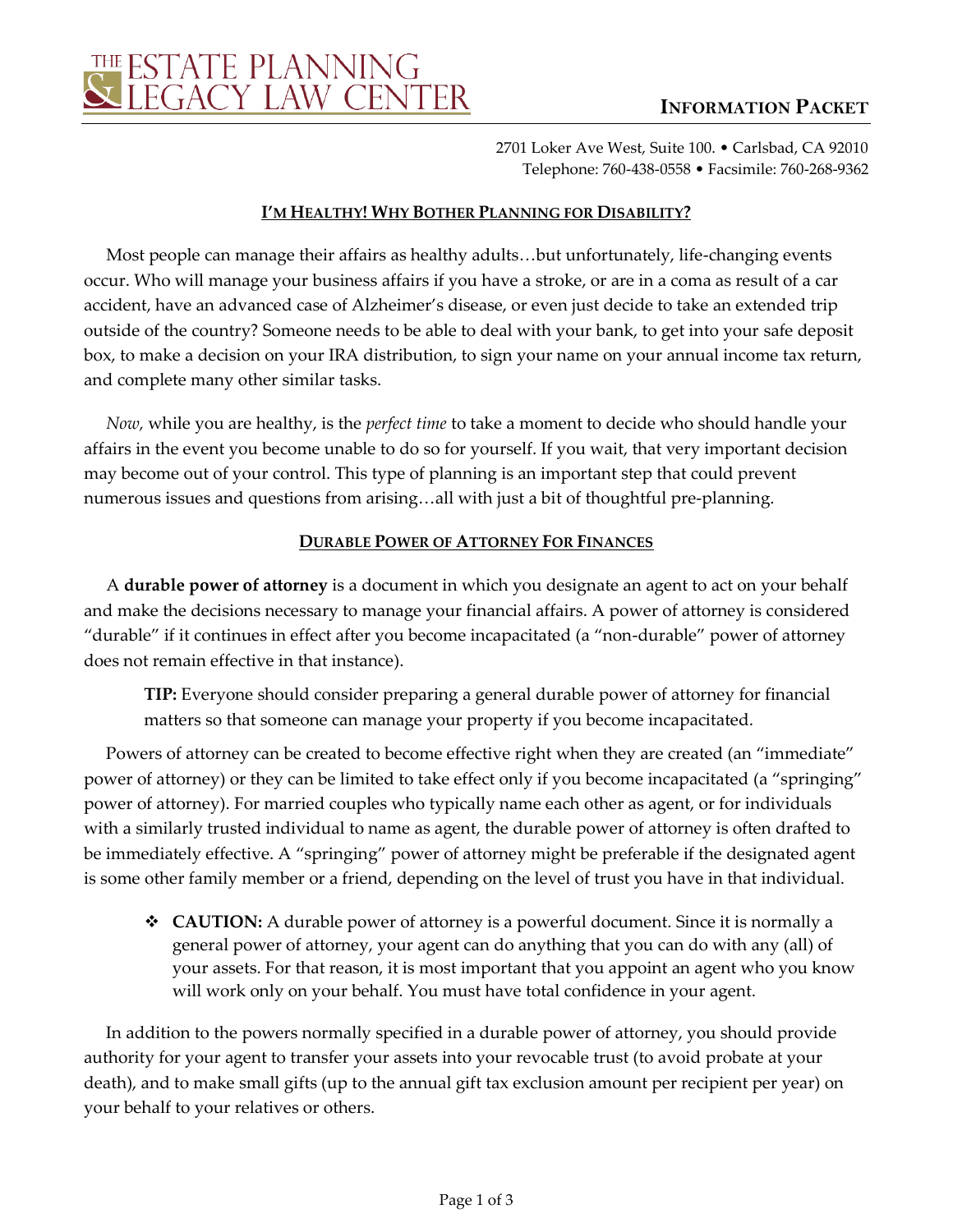

#### **HEALTH CARE PLANNING**

If you become incapacitated, someone else must make health care decisions for you. However, only you know who would be best to make those decisions for you, and your comments about medical treatment and life-sustaining measures are important.

 **NOTE:** State law defines who can make health care decisions if you fail to provide instructions, and those default provisions may or may not match your wishes.

## **HEALTH CARE POWER OF ATTORNEY**

A **health care power of attorney** is a document in which you can name an agent to make health care decisions and provide some guidance (and limitations!) for your agent if you are unable to make those decisions on your own.

When you complete this form, you should indicate your specific desires regarding treatment, or any circumstances in which you might want life-sustaining treatment withheld. The health care power of attorney form allows you to specify: (1) whether you want to authorize organ donation after death, (2) preferences regarding life support in the event of a terminal illness, and (3) whether your agent may withhold and withdraw feeding tubes and other invasive devices in the event of a terminal illness.

> **TIP:** A health care power of attorney is an important part of an estate plan to name a trusted individual to act on your behalf and provide guidance to that person to ensure your wishes will be honored.

# *Declaration to Die a Natural Death/Living Will*

A **declaration to die a natural death,** or **"living will,"** permits an individual to make an affirmative statement that they do not want extraordinary medical care if the only effect of such treatment is to delay and prolong the dying process. The living will is generally effective only when the signer/patient is terminally ill and death will occur within a reasonably short period of time and can only be implemented by a physician after that physician has attempted active treatment to ensure that the patient's illness is in fact terminal. It is for this reason that a living will only really has an impact on treatment in a health care facility, where the physician is in charge of the treatment. A living will has no effect on EMT personnel when responding to a "911 call."

> **TIP:** If you do not want extraordinary life-sustaining health care treatment in a terminal illness, state your desire with a "Living Will."

#### *Do Not Resuscitate Order*

State law permits terminally ill patients to ensure that no cardiopulmonary efforts are started in the event of a "911 call." A **Do Not Resuscitate Order"** is actually a physician's order directing EMT personnel not to start any cardiopulmonary efforts. This form must be signed by the physician and the